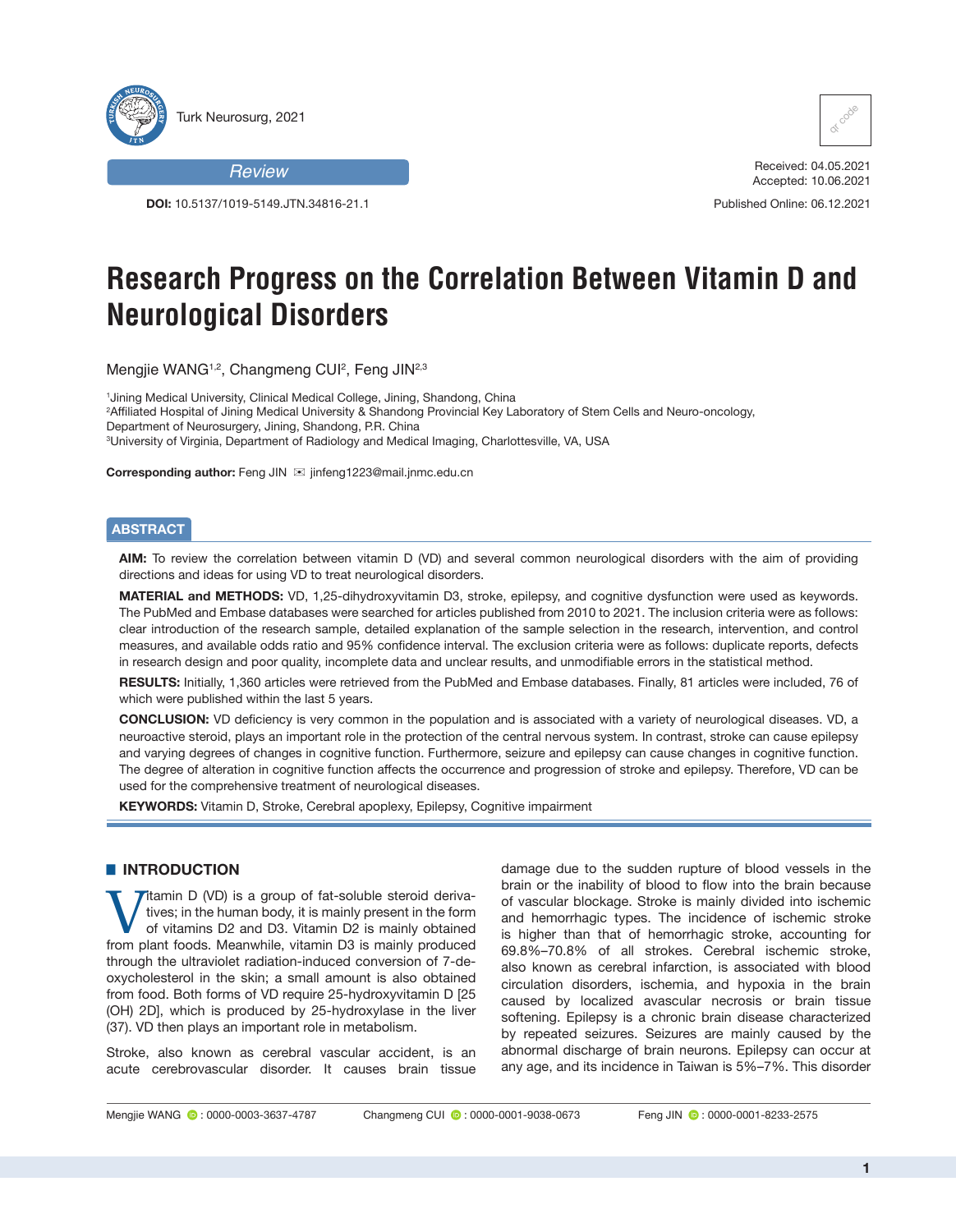is repetitive and transient. Cognitive dysfunction refers to one or more impairments related to memory, language, visual space, execution, calculation, and comprehension judgment that affect an individual's daily or social abilities.

In recent years, many studies have confirmed that VD plays a crucial role in neurological disorders. Stroke, epilepsy, and cognitive dysfunction are common neurological disorders that are closely related. This article reviews the correlation between VD and several common neurological disorders with the aim of providing directions and ideas for using VD to treat neurological disorders.

# █ **VD and STROKE**

## **Participation Mechanism**

VD plays a crucial role in stroke. It mainly functions through the VD receptor, which exists in vascular smooth muscle cells, platelets, and many other immune cells. These cells play a critical role in stroke and are the link between VD and stroke. In addition, Eyles et al. (15) observed that a gene encodes a catalytic enzyme in 1.25 (OH) 2D metabolism in neurons and glial cells. Researchers have also conducted experiments at the animal level. Zhou et al. (81) stated that a low VD status is related to renin–angiotensin system (RAS) upregulation in experimental mice and healthy individuals; thus, RAS regulation is another possible mechanism for the effect of VD on stroke.

#### **Relationship Between the VD Level and Stroke**

Numerous experiments have supported the effect of VD on stroke. In a cross-sectional study, Talebi et al. (71) showed that a decreased serum vitamin D3 level is related to ischemic stroke occurrence. They demonstrated that patients in the stroke group had lower VD levels than those in the control group (15.1 [8.2–27.9] vs. 22.7 [10.4–39.2], p=0.004). Other studies have shown that insufficient VD can increase the stroke risk, and a low plasma 25 (OH) D level is the main risk factor for ischemic stroke. In this study, the odds ratio (OR) for ischemic stroke was 0.98 (95% confidence interval [CI]: 0.86–1.13) (1). In these studies, the type of stroke that was more closely related to VD was ischemic stroke. Gu's (24) analysis of 402 patients with acute stroke revealed that these patients had a high incidence of VD deficiency. Schneider (66) reached a similar conclusion in a study of 382 patients with stroke. Among patients with acute stroke, the incidence of VD deficiency was high, and low VD intake was found as an independent risk factor for stroke. In recent years, supplementary research has been conducted on the form of VD affecting patients with stroke. Feng et al. (17) found that VD deficiency can increase the risk of cerebral small vessel disease in patients with stroke. In their study, they included 234 patients based on MRI load values to evaluate the severity of cerebral small blood vessel lesions. The study results indicated that patients with low 25 (OH) D levels were more likely to have severe white matter lesions (OR: 3.31; 95% CI: 1.74–9.67; p=0.004), enlarged perivascular spaces (OR: 2.35; 95% CI: 1.11–6.02, p=0.046), and a high total MRI cSVD burden (OR: 3.00; 95% CI: 1.36–6.53, p=0.006). Conversely, some studies have suggested that low VD levels

do not increase the stroke risk but affect stroke outcomes and that only severe VD deficiency leads to stroke (8).

#### **VD Level and Stroke Prognosis**

As research progressed, VD was also found to be related to stroke prognosis. Nie et al. (56) proposed that the 25 (OH) D level is a prognostic indicator of ischemic stroke after the diagnosis of cardio-cerebrovascular disease. Wajda et al. (74) conducted a retrospective study and reached similar conclusions: The VD level is an important prognostic indicator of ischemic stroke, and the lower the VD level, the worse the prognosis. Wu and He (76) showed that in patients with stroke and severe VD deficiency and those without severe VD deficiency, the mortality rates were 4.81 and 1.89, respectively, with an incidence rate of 2.52, and the probability rates were 4.34 and 1.77, respectively, with an incidence rate of 2.42. Thus, he suggested that low VD levels are related to a poor stroke prognosis. VD has direct and indirect effects on the prognosis of patients. Sayeed et al. (65) observed that VD deficiency can lead to increased blood–brain barrier damage after stroke, stroke severity, and disease complexity. The indirect effects are mainly associated with related stroke complications. In a controlled study of 180 patients with stroke, Wu and He (76) found an independent correlation between VD deficiency and deep vein thrombosis (OR: 4.683, 95% CI: 1.396–15.703, p=0.012). In addition, the VD level plays a crucial role in the association between seasons and post-stroke depression (24).

#### **VD as An Adjuvant Treatment for Stroke**

Many researchers have studied the effects of VD on adjuvant stroke. In this study of the effect of VD as an adjuvant treatment for cerebral infarction, 105 patients with cerebral infarction were included, and VD was administered continually for 6 months after adjuvant therapy. The analysis showed that the NIHSS score of the intervention group was lower than that of the control group, and the modified Fugl–Meyer motor function score and Barthel index were significantly higher in the former than in the latter. In terms of cerebral hemodynamics, the maximum flow rate, end-diastolic flow rate, and blood flow resistance index of the intervention group were higher than those of the control group. Moreover, the recurrence rates in the intervention group at 1 and 2 years after infarction were significantly lower than those in the control group. The survival rate in the intervention group was also higher than that in the control group. However, another study reached an opposite conclusion (48). VD inhibits proinflammatory factor production through MKP-1 upregulation (79). VD supplementation can suppress proinflammatory cytokine expression and reduce inflammatory responses in patients (22). As a steroid, VD is closely related to nerve function (60) and can effectively promote nerve function recovery after supplementation (78). In addition, a correlation exists between VD and intima–media thickness (IMT) (63). Studies have shown that VD supplementation can also reduce the IMT and plaque area (53). Sultan et al. (70) observed that VD supplementation can improve the hypercoagulable state of platelets and prevent thrombosis. Sufficient VD supplementation after stroke can improve neuromuscular function, increase muscle strength, reduce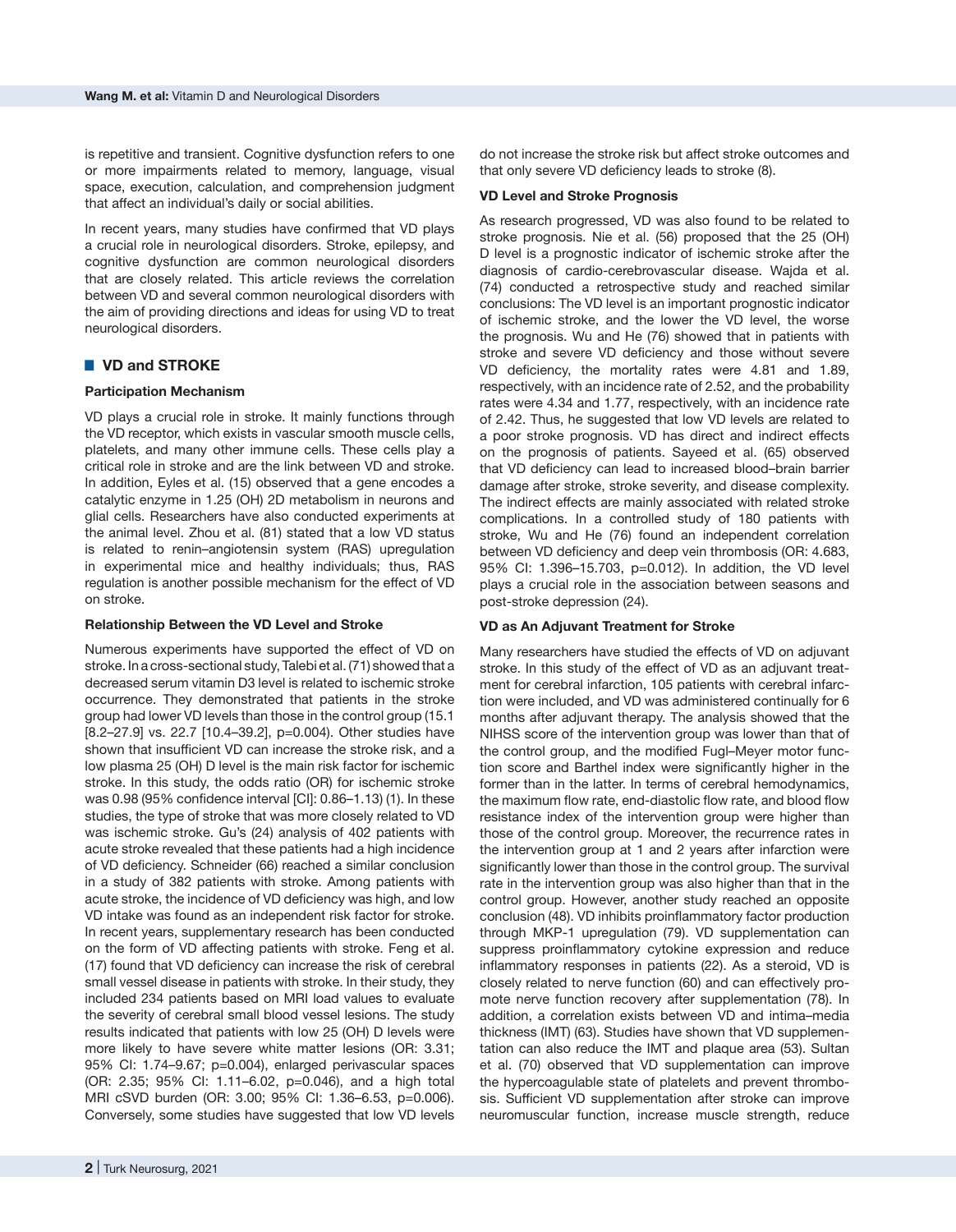fall incidence during recovery, change bone density, and reduce the fracture risk. Views on how VD is supplemented vary. Narasimhan and Balasubramanian (55) found that patients receiving intramuscular VD injection showed a significant improvement in stroke prognosis after 3 months. The SSS score of the intervention group was significantly higher than that of the control group. In contrast, Momosaki et al. (51) found that oral VD supplementation did not improve the rehabilitation of patients after acute stroke. In summary, the use of VD as an adjuvant treatment for cerebral infarction is clinically important (Figure 1).

## ■ VD and EPILEPSY

## **VD Level and Epilepsy**

In recent years, the role of VD in epilepsy treatment has received increasing attention. Studies have revealed that during the acute phase of epilepsy and when the condition worsens, vitamin D3 metabolism in the body is dysregulated, and the plasma 25 (OH) D3 level declines rapidly; thus, the VD level can be used as a marker of seizures (27). Jésus et al. (33) conducted a 46-patient study on the VD status of patients with epilepsy and showed that their average VD level was 15.3  $\pm$  99.9% and that 87.0% and 40.0% of the patients had VD deficiency and severe VD deficiency (< 10 ng/mL), respectively. The VD levels in children with epilepsy have been studied. Kija et al. (36) selected 75 children with epilepsy and 75 healthy children for a controlled trial. The analysis showed that the proportion of patients with VD deficiency in the experimental group was 60.3%, whereas that in the control group was 48.5%. The average VD level [24, 25 (OH) 2D3 level] in the experimental group was significantly lower than that in the

control group. These data show that the level of VD affects the occurrence of epilepsy, and this influence is thought to be related to hormones and genes. VD can regulate the expression of dopamine, norepinephrine, serotonin, and other neurotransmitters. These neurotransmitters are susceptible to inducing epilepsy; thus, they can reduce seizure frequency (47,67). In addition, Wang et al. (75) studied the genetic link between VD and epilepsy. This controlled study included 220 patients with epilepsy and 210 healthy individuals. Polymorphisms of different VDBP genotypes were detected by PCR testing, including rs4588, rs7041, rs2298849, and rs2282679. The results indicated that VDBPrs4588 and rs2282679 polymorphisms may play an essential role in the susceptibility to epilepsy in the Chinese Han population.

#### **VD Supplementation and Epilepsy**

The medical community has diverse opinions regarding the effect of VD supplementation on epilepsy. In a case-control study, the serum levels of inflammatory factors, such as IL-1β, IL-2, IL-6, IL-8, and TNF-α, in patients with epilepsy were significantly higher than those in the controls. Furthermore, these factors may have synergistic effects on the process of epilepsy. Li (43) found that after vitamins B12 and D were administered to patients with epilepsy, the serum levels of these inflammatory factors were significantly reduced. A controlled study of VD treatment in patients with epilepsy showed that the seizure frequency in the treatment group was reduced by 40% compared with that in the controls (29). In contrast, Tombini et al. (72) pointed out that although studies have indicated that patients with epilepsy have a higher likelihood of VD deficiency than healthy individuals, oral supplementary VD preparations did not reduce the seizure



**Figure 1:** Vitamin D deficiency increases the risk of cerebral small blood vessels. Vitamin D deficiency can lead to increased damage to the blood-brain barrier and increase the severity and complexity of stroke. Vitamin D deficiency is associated with deep vein thrombosis and post-stroke depression. Vitamin D protects nerve insufficiency and neurons by activating ERK. Vitamin D inhibits the production of pro-inflammatory factors by up-regulating MKP-1 and reduces inflammation. Improve the platelet hypercoagulability in the body and prevent thrombosis.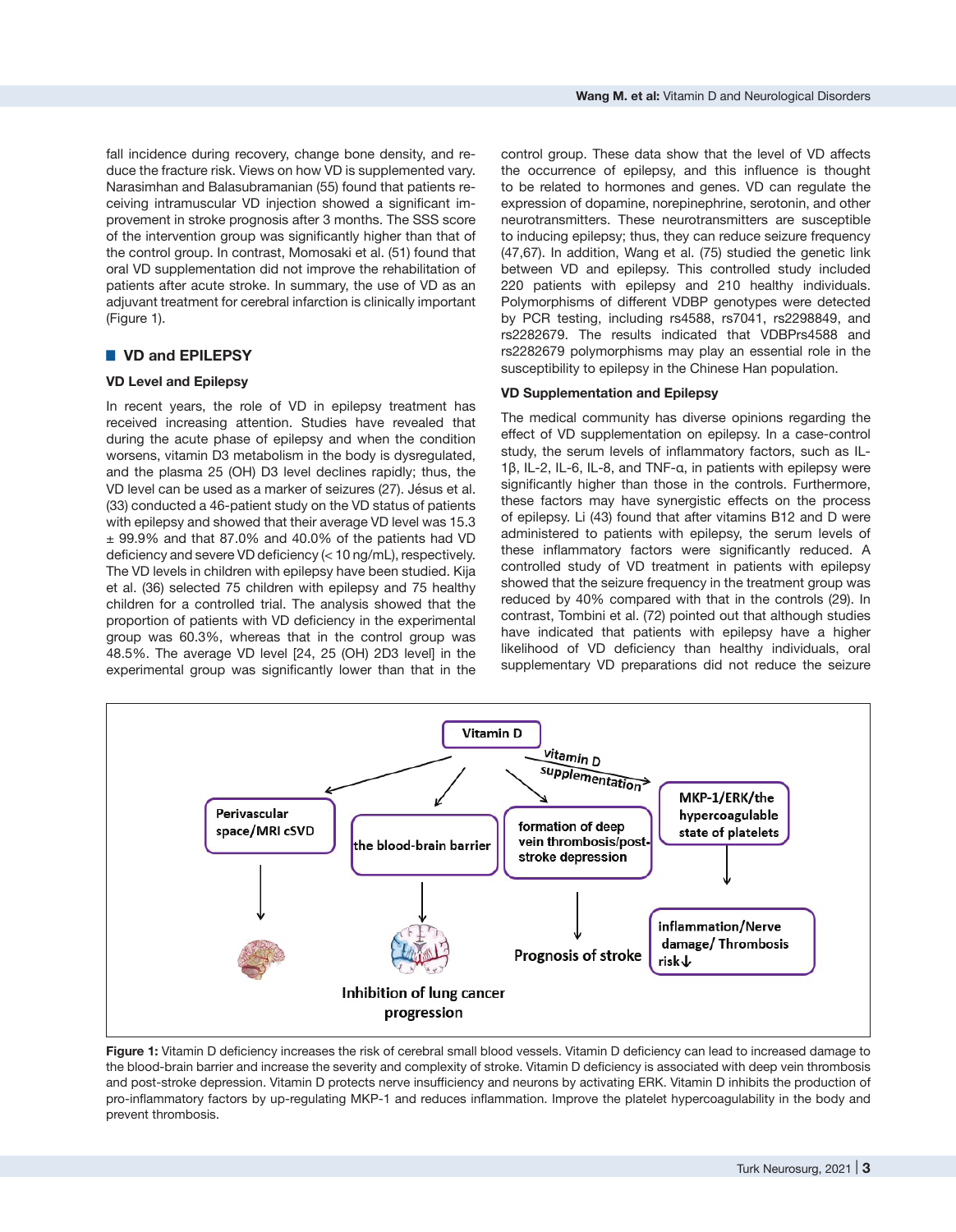frequency after 3 months. Therefore, more evidence is required to determine whether a direct correlation exists between VD supplementation and seizure frequency.

## **VD Level and Antiepileptic Drugs**

The VD levels are also closely related to the treatment with antiepileptic drugs. Most recent studies have suggested that antiepileptic drugs reduce the VD levels in patients with epilepsy. Lee et al. (42) conducted a study to assess the VD levels in patients taking antiepileptic drugs. Their analysis showed that the VD level decreased significantly compared to that at the start of the study. The average level at the start of the study was 31.1  $\pm$  14.7 ng/mL and dropped to 20.2  $\pm$ 14.9 ng/mL during the last test (p<0.01). The detection rate of VD deficiency increased significantly from 56.6% (81/143) at the beginning of the study to 79.0% (113/143) (p<0.01). Other researchers have studied several antiepileptic drugs and arrived at the same conclusion (20). There are many studies on the commonly used antiepileptic drug, sodium valproate. Xu et al. (77) noted that patients with epilepsy treated with sodium valproate had significantly lower average VD levels than healthy individuals, with a standard mean difference of –0.313 [–0.457, –0.169], and their symptoms worsened over time. Durá-Travé and Gallinas-Victoriano (13) conducted a similar experiment to study the association of sodium valproate and levetiracetam with VD deficiency in children with epilepsy. Their cross-sectional clinical study included 90 patients with epilepsy and 244 healthy children. The analysis showed that the VD deficiency rates of the sodium valproate and levetiracetam groups were significantly higher than those of the control group (24.1%, 35.5%:14%; p<0.05). With a decrease in the VD levels, corresponding disorders occur; for example, low VD levels increase the likelihood of sudden epilepsy (71). In addition, studies have shown that antiepileptic drugs can affect bone health by reducing the serum VD level and that VD has certain benefits for the bone health of adult patients with epilepsy (18) (Figure 2).

# ■ VD and Cognitive Dysfunction

#### **Participation Mechanism**

Cognitive dysfunction refers to the impairment of one or more cognitive functions, such as memory, language, and execution, and affects the daily or social abilities of individuals. Many studies have shown that VD plays a crucial role in cognitive function. The literature shows that VD exerts various effects on the brain through the VD receptor and VD-activating enzyme 1a-hydroxylase, and these effects are widely present in neurons and glial cells in many cognitive fields of the human brain (9). Moreover, studies have found that VD plays an important role in maintaining brain homeostasis and nerve development (23). Studies have demonstrated that arterial hypertension, endothelial dysfunction, and atherosclerosis are risk factors for cognitive impairment and dementia, among which atherosclerosis plays a key role in cognitive impairment. Reduction in the VD levels affects the activity of macrophages and lymphocytes in atherosclerotic plaques and promotes chronic inflammation of the arterial wall. Therefore, the VD levels are important for protecting against cognitive impairment and dementia. VD activates tryptophan hydroxylase 2 in the brain and inhibits tryptophan hydroxylase 1 transcription in tissues outside the blood–brain barrier. Excessive tryptophan hydroxylase 1 affects digestive system functions, resulting in immune system weaknesses that lead to low serotonin transmission and abnormal social behavior (52).

In recent years, a new hypothesis that VD interacts with the aggregation of the extracellular matrix–peri nerve cell network (PNNS) to regulate brain plasticity has emerged. Hence, VD level imbalance causes a PNNS regulation imbalance to trigger cognition obstacles (49). VD deficiency plays a role in neurodegenerative processes involved in Alzheimer's disease (AD). In the case of severe VD deficiency, a decrease in nerve conduction velocity has been observed (4,9). In addition, VD supplementation was found to reduce the content of



**Figure 2:** Vitamin D can regulate the expression of dopamine, norepinephrine, serotonin and other neurotransmitters to reduce the frequency of seizures. Serum inflammatory factors such as IL-1β, IL-2, IL-6, IL-8 and TNF-α, which may have a synergistic effect during epileptic seizures, are significantly reduced after vitamin D supplementation.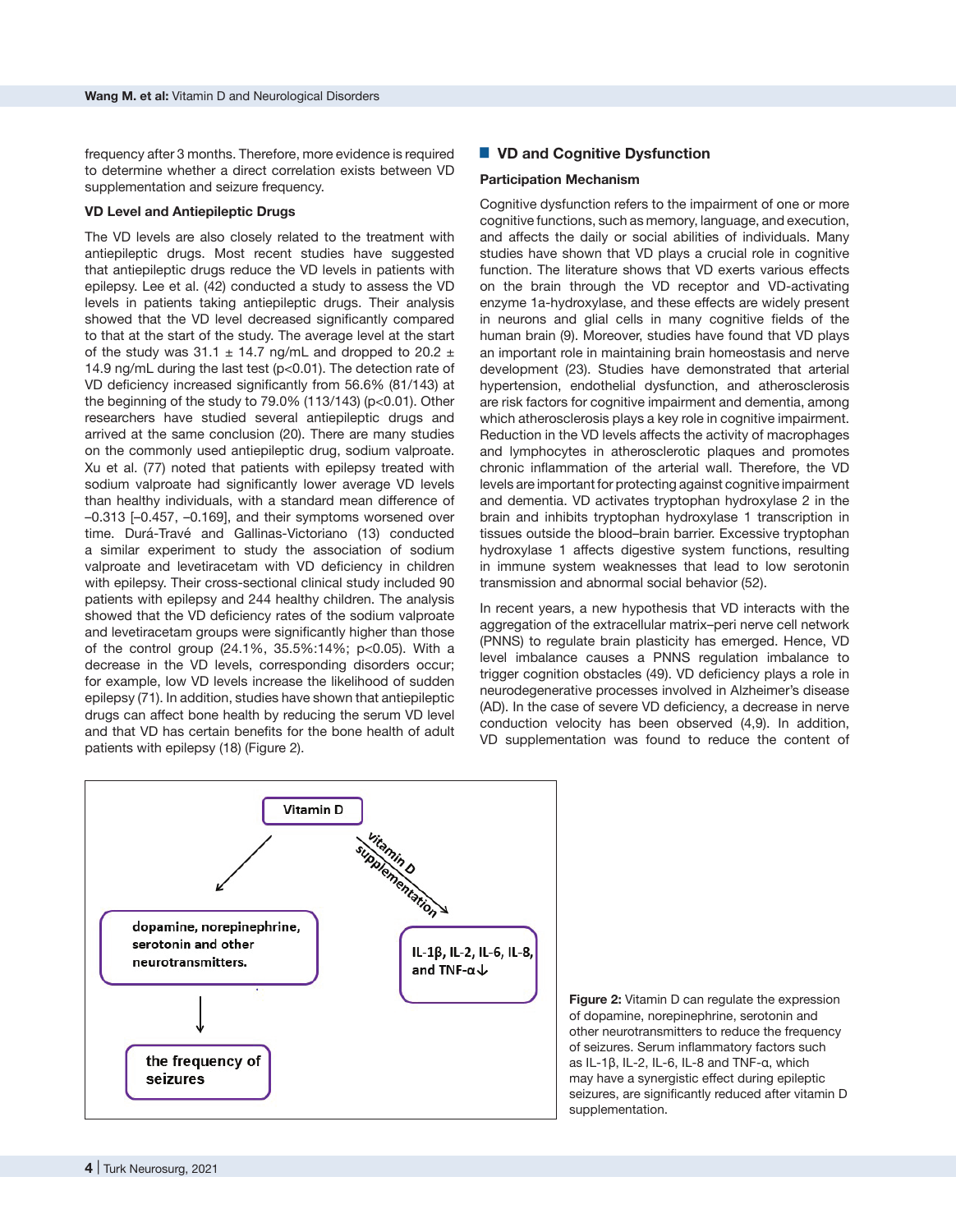hippocampal nuclear factor-B, increase the level of brainderived neurotrophic factor, regulate blood–brain barrier permeability, and reverse high fat-related cognitive impairment due to blood sugar spikes in an animal experiment (25).

#### **Link Between the VD Level and Cognitive Function**

Many studies have examined the relationship between the VD levels and cognitive function, and the perspectives vary considerably. Song and colleagues observed significant differences between an adequate VD group and a VD deficiency group in terms of daytime dysfunction. Sleep is an important factor in this association (69). In addition, relevant studies have demonstrated that the VD levels are significantly and negatively correlated with executive function and that low VD levels can lead to an increased likelihood of cognitive dysfunction in elderly adults and those with dementia (9,31). Shih et al. (68) included 146 patients in a related study and found that the 25 (OH) D level was an independent predictor of the Concise Psychiatric Scale score (β=0.322, p<0.001). A decrease in the (OH) D level reduced the Concise Psychiatric Scale score. In addition, Aspell et al. (6) stated that serum 25 (OH) D may affect brain health. Nagel et al. (54) found that VD deficiency affects cognitive functions in specific areas, such as executive function, vocabulary coding, and visual memory (coding and recall). However, some scholars believe that the VD levels are not associated with cognitive dysfunction. Lee et al. (40) conducted a multiple regression analysis on subject data and found that the association between 25 (OH) D and

cognitive function was not significant. In addition, Gepner (39) stated that low VD levels cannot predict the trajectory of cognitive function.

## **VD Supplementation and Cognitive Function**

Relatively few studies have investigated whether VD supplementation improves cognitive function. After 18 weeks of supplementation with high-dose VD (4000 U/day) in the study by Pettersen, the Beck Depression Scale 2 and a standardized cognitive test package (including a digital modal test and digital span forward and backward tests) were used for the assessment. After learning of the function, spatial visual memory was found to have improved; however, no effect was found on other cognitive fields (58). Jia et al. (34) found that elderly patients with AD taking oral VD (800 IU/day) for 12 months showed improved cognitive function. Regarding supplement dosage, the researchers stated that compared with low-dose VD supplements, high-dose calcium plus VD supplements may have better cognitive effects, and the concise mental state score increased from  $0.11 \pm 0.72$ to  $0.14 \pm 0.69$  (64). Furthermore, animal experiments have shown the potential effect of vitamin D3 supplementation on the cognitive function of diabetic animals (2) (Figure 3).

## █ **VD and OTHER VASCULAR DISEASES**

VD is closely associated with vascular diseases, and its connection with atherosclerosis is particularly important.



**Figure 3:** Decline in vitamin D levels will reduce the inhibition of tryptophan hydroxylase 1 (TPH1) transcription, leads to low serotonin transmission and abnormal social behavior. The imbalance of vitamin D levels will cause the imbalance of PNNS regulation to trigger cognition obstacle. The reduction of vitamin D level will affect the activity of macrophages and lymphocytes in atherosclerotic plaques, and promote the occurrence of chronic inflammation in the arterial wall. vitamin D supplementation can reduce the content of NFκB (hippocampal nuclear factor-B) in the hippocampus, increase the concentration of brain-derived neurotrophic factor, regulate the permeability of the blood-brain barrier, and improve cognitive dysfunction.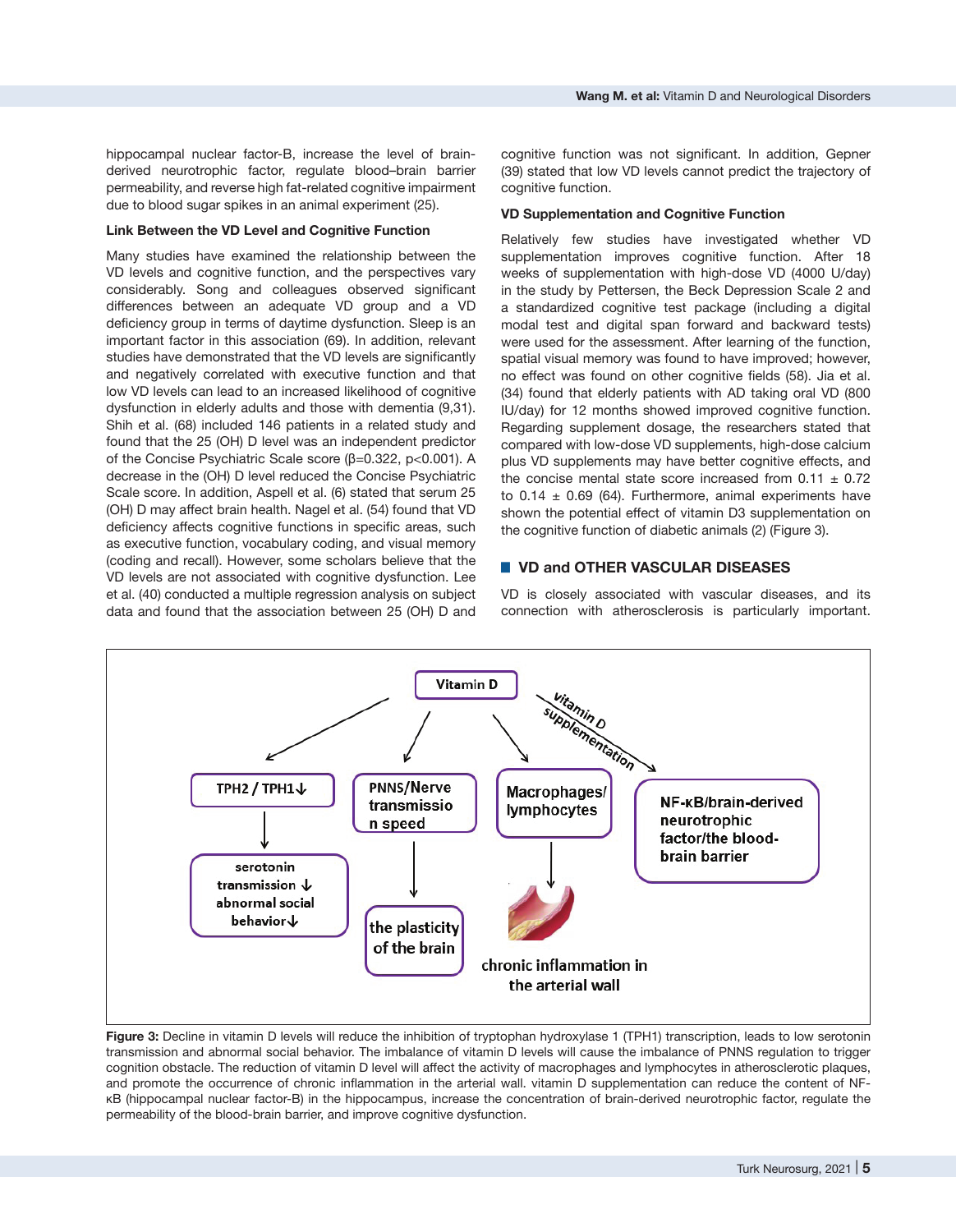Studies have shown that decreased serum 25 (OH) D levels can cause perivascular endothelial dysfunction, leading to accelerated conversion of macrophages to foam cells, which consequently accelerates atherosclerosis (7). Furthermore, studies have found that the 25 (OH) D levels in patients with cardiovascular and cerebrovascular diseases are negatively correlated with the levels of inflammatory markers IL-6 and hypersensitive C-reactive protein (hsCRP), whereas the hsCRP levels are stable with plaque. Further, sex had a negative correlation (11). In addition, Ameri et al. (3) conducted a study on the relationship between VD regulation of circulating insulin-like growth factor (IGF)-1 and carotid IMT. Their analysis showed that circulating IGF-1 in the low VD group was negatively correlated with the carotid IMT (ITM is a sign of vascular aging). In vitro experiments revealed that IGF-1 can promote the inhibitory effect of low-dose VD on  $H_2O_2$ -induced oxidative stress and apoptosis in endothelial cells.

VD can weaken cerebral artery remodeling and vasospasm by upregulating osteopontin phosphorylation, activated protein kinase, and eNOS at the Ser1177-dimer in the cerebral arteries (14). Qian et al. (59) conducted a study on the relationship between VD and myocardial ischemia. They found that VD had a protective effect on the heart (the infarct area in the I/R group was  $39.31\% \pm 3.71\%$ , while that in the VD group was 15.33% ± 3.05%); VD can improve myocardial damage (myocardial fiber atrophy, interstitial enlargement, and vasodilation with hyperemia in the I/R group and non-inflammatory cell infiltration in the VD group) and can be reduced. Myocardial marker enzyme activity improves coronary blood flow and increases cardiac output. Furthermore, VD can reduce blood pressure by slowing hypoparathyroidism. VD deficiency can then increase blood pressure (57).

## █ **STROKE and EPILEPSY**

Stroke and epilepsy are common neurological disorders that are closely related. Stroke is an important cause of epilepsy in adults, especially in older adults, and accounts for approximately 10% of all seizures in adults. Studies have revealed that the number of post-stroke seizures and patients with epilepsy has increased with an increase in the number of patients with stroke in recent years. Nearly 50% of patients with newly diagnosed epilepsy > 60 years of age have post-stroke epilepsy (PSE) (78). After a stroke, 3%–30% of patients may develop PSE, which negatively affects patients' prognosis and quality of life (80). The incidence of PSE was 23/1000 person-years. A total of 240 patients who met the inclusion criteria were included, and the median follow-up time was 1062 days. According to the research criteria, 13 patients were diagnosed with PSE. The median time from stroke onset to PSE diagnosis was 237 days (26). A cohort analysis conducted by Hsu et al. revealed that patients with epilepsy of different ages and sexes have a higher stroke risk after admission than healthy populations (30).

Most seizures after stroke are focal; however, secondary generalized seizures are common, especially in patients with late-onset seizures. Status epilepticus is a relatively rare condition. Stroke-associated epilepsy is divided into

early  $(\leq 7 \text{ days})$  and late  $(> 7 \text{ days})$  types according to pathophysiological differences. Furthermore, it can be divided into early-onset and late-onset types, which may be related to local ion transfer. Ion transfer is related to the release of high levels of excitotoxic neurotransmitters in the area of ischemic injury. The risk of late-onset seizures may increase over time, leading to potentially permanent damage as a result of continuous changes in neuronal excitability. Ion transfer seems to be the cause of late-onset epilepsy after stroke. Meanwhile, early-onset epilepsy has a poor prognosis and high in-hospital mortality rates. It is common in patients with hemorrhagic stroke. Late-onset epilepsy refers to an epileptic seizure that occurs between 6 months and 2 years after a stroke, with a high recurrence rate. As 20% of seizures that occur in patients with previous cerebral infarction are new, the clinical manifestations of early- and late-onset seizures are arbitrary. However, the differences between these seizures are uncertain. Moreover, post-stroke epileptic seizures are closely related to stroke severity and cortical location (19,62).

## **E** STROKE and COGNITIVE FUNCTION

A mutual relationship exists between stroke and cognitive function. In recent years, stroke has gradually been recognized as an important cause of cognitive problems and has a strong correlation with AD and vascular dementia, both of which affect cognitive function (45).

Using a rat model to study cognitive function after a stroke, Livingston-Thomas et al. found that damage to the prefrontal cortex of rats led to cognitive deficits similar to those in humans after a stroke, such as impaired recognition function and behavioral flexibility as well as increased anxiety. Such behaviors change significantly, whereas spontaneous alternation and motor function remain unchanged (44). Delavaran et al. applied the Mini-Mental State Examination (MMSE) and Montreal Cognitive Assessment (MoCA) to survey 145 stroke survivors 10 years after they had a stroke; they found that the post-stroke cognitive impairment (PSCI) rate was 46% based on the MMSE findings and 61% based on the MoCA findings. Among 25 patients with stroke, 35% had an MMSE score of  $\geq$  27 (p<0.001). The probability of severe cognitive impairment in the stroke survivors was indicated by an MMSE score of  $<$  23, which was higher than that of the 354-member control group. Therefore, PSCI is considered to be common among stroke survivors. Compared with patients without stroke, stroke survivors have severe cognitive impairment (12). Some scholars believe that the cognitive function of patients with stroke is impaired, and the mechanism of which is related to decreased cAMP and p-CREB levels and increased p-Tau levels (10). Moreover, exercise ability recovery and sleep quality after stroke are factors that influence cognitive function after a stroke (16,38).

Research suggests that low cognitive function increases the stroke risk (61). In the acute stroke stage, the number of years of education can predict alertness, working memory, executive function, overall cognition, cognitive deficits, and disability (modified Rankine scale) (73).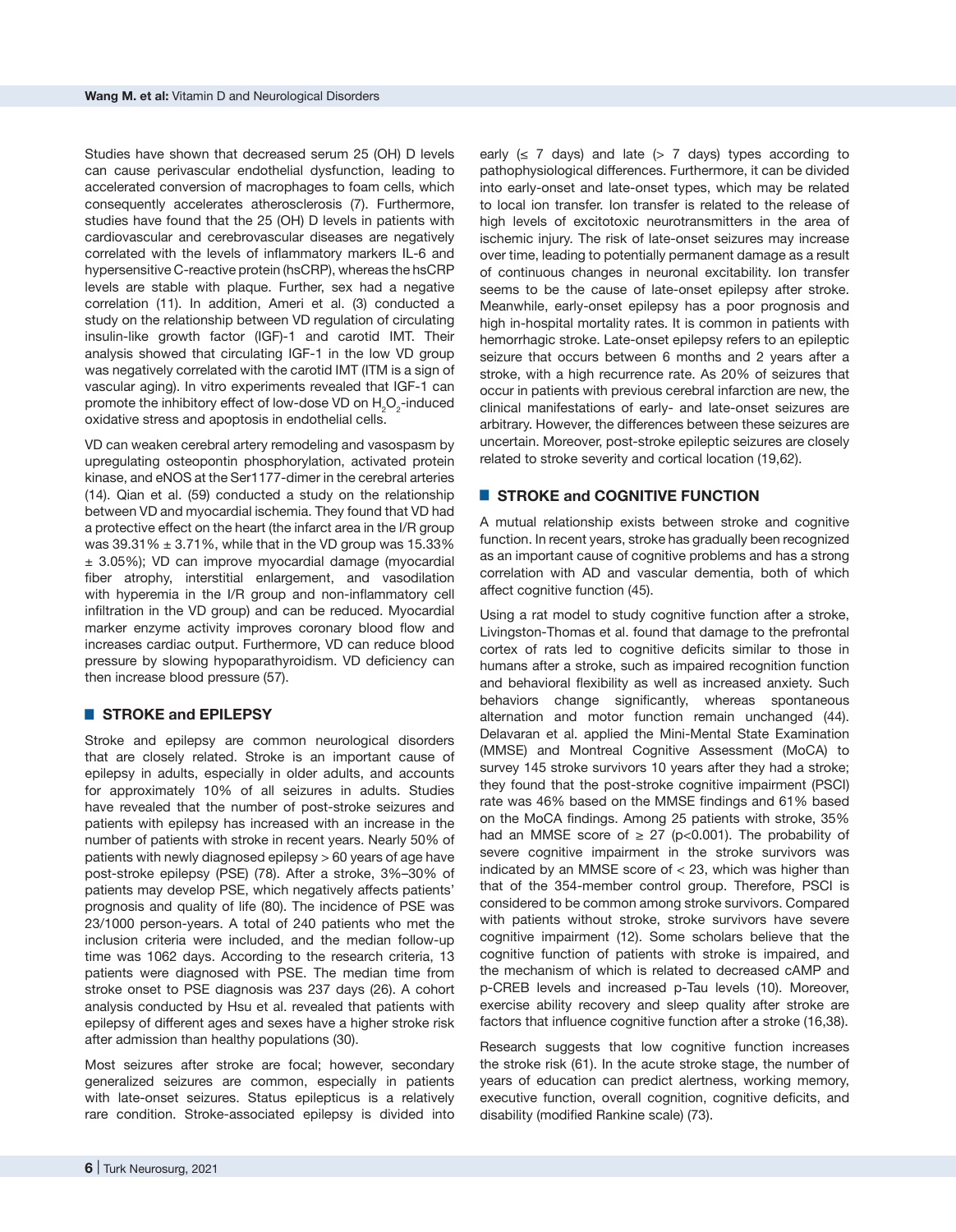# █ **EPILEPSY and COGNITIVE FUNCTION**

Cognitive problems are common in patients with epilepsy. They are considered secondary to or caused by epilepsy and often occur during seizures. Epilepsy and seizures are hypothesized to cause brain damage, leading to changes in cognitive function and social behavior. Wang et al. (75) used the Webster's Adult Intelligence Scale (Chinese version) and Eysenck Personality Questionnaire to assess the cognitive function and personality traits of patients with epilepsy and found that these patients had obvious cognitive impairment and specific personality traits. Furthermore, age at onset, epilepsy duration, and seizure frequency were related to the observed cognitive and personality trait defects. Moreover, Helmstaedter and Witt (28) posited that a bidirectional relationship exists between epilepsy and cognition and that a functional relationship exists between epilepsy and behavior because epileptic activity can affect behavior, and behavior can change epileptic activity. Cognitive deficits are related to the epilepsy type. Lee et al. observed that patients with idiopathic generalized epilepsy (IGE) had significantly lower total IQ and performance IQ scores than patients with idiopathic local-related epilepsy (ILRE) (89.0  $\pm$  17.6 vs. 96.3  $\pm$  14.8, p=0.030 and 88.9  $\pm$  16.3 vs. 97.0  $\pm$  16.4, p=0.016). Patients with ILRE having unilateral IEDs had significantly higher full-scale intelligence quotient scores than patients with ILRE having bilateral IEDs and patients with IGE (99.9  $\pm$ 12.2 vs.  $93.7 \pm 16.1$  vs.  $89.0 \pm 17.6$ ; p=0.039) (41).

# ■ **CLINICAL APPLICATION and PROSPECT of VD**

VD has a wide range of applications in current clinical practice: it can be used to treat multiple sclerosis (50). Geier found that VD can significantly reduce the serum ALT levels in patients with non-alcoholic fatty liver disease. Histology also showed that VD treatment can reduce liver steatosis. Animal experiments have also found that VD can be used to treat obese mice. It has beneficial effects in the non-alcoholic steatohepatitis model (21,32). Relevant experiments conducted by Jolliffe et al. (35) and other researchers have shown that VD supplementation can promote the negative conversion of sputum culture in patients with drug-resistant tuberculosis. Related personnel are also exploring the application of VD in the treatment of newly treated AIDS (5). The active metabolism of VD drugs has also been applied to the treatment of psoriasis (46).

In recent years, animal experiments and clinical trials have shown that VD not only participates in the regulation of calcium and phosphorus homeostasis but is also a new type of neuroactive steroid that can play an important role in central nervous system protection. VD deficiency is very common in the population and is associated with a variety of neurological diseases. Therefore, it is necessary to design reasonable observational studies, case-control experiments, and prospective cohort studies to explore the relationship between the VD levels and various neurological diseases. As a neurosteroid, VD is likely to be a promising therapeutic drug for neurological diseases. It has the advantages of economic benefits, convenient access, few side effects, and long-term application. The treatment of patients with systemic diseases opens up new ideas that have certain clinical prospects and significance.

# █ **CONCLUSION**

VD can be used for the comprehensive treatment of neurological diseases,which advantages of economic benefits, convenient access, few side effects, and longterm application.

## █ **ACKNOWLEDGEMENTS**

This study was supported by grants from the Key Research and Development Program of Jining Science and Technology (2018SMNS005), A Project of Shandong Province Medical Health and Technology Development Program (2014WS0518) and Research Support Fund for Teachers of Jining Medical University (JYFC2018FKJ100).

## **E AUTHORS' CONTRIBUTIONS**

WMJ drafted the manuscript. JF and CCM revised the manuscript. All the authors approved the final version of the manuscript.

## █ **REFERENCES**

- 1. Afzal S, Nordestgaard BG: Vitamin D, hypertension, and ischemic stroke in 116 655 individuals from the general population: A genetic study. Hypertension, 2017 (Online ahead of print)
- 2. Alrefaie Z, Alhayani A: Vitamin D(3) improves decline in cognitive function and cholinergic transmission in prefrontal cortex of streptozotocin-induced diabetic rats. Behav Brain Res 287:156-162, 2015
- 3. Ameri P, Canepa M, Fabbi P, Leoncini G, Milaneschi Y, Mussap M, AlGhatrif M, Balbi M, Viazzi F, Murialdo G, Pontremoli R, Brunelli C, Ferrucci L: Vitamin D modulates the association of circulating insulin-like growth factor-1 with carotid artery intima-media thickness. Atherosclerosis 236(2):418-425, 2014
- 4. Annweiler C, Bartha R, Goncalves S, Karras SN, Millet P, Feron F, Beauchet O: Vitamin D-related changes in intracranial volume in older adults: A quantitative neuroimaging study. Maturitas 80 (3):312-317, 2015
- 5. Ashenafi S, Amogne W, Kassa E, Gebreselassie N, Bekele A, Aseffa G, Getachew M, Aseffa A, Worku A, Hammar U, Bergman P, Aderaye G, Andersson J, Brighenti S: Daily nutritional supplementation with Vitamin D(3) and phenylbutyrate to treatment-naive HIV Patients tested in a randomized placebocontrolled trial. Nutrients 11(1):133, 2019
- 6. Aspell N, Lawlor B, O'Sullivan M: Is there a role for vitamin D in supporting cognitive function as we age? Proc Nutr Soc 77:124-134, 2018
- 7. Barthelmes J, Nagele MP, Ludovici V, Ruschitzka F, Sudano I, Flammer AJ: Endothelial dysfunction in cardiovascular disease and Flammer syndrome-similarities and differences. EPMA J 8(2):99-109, 2017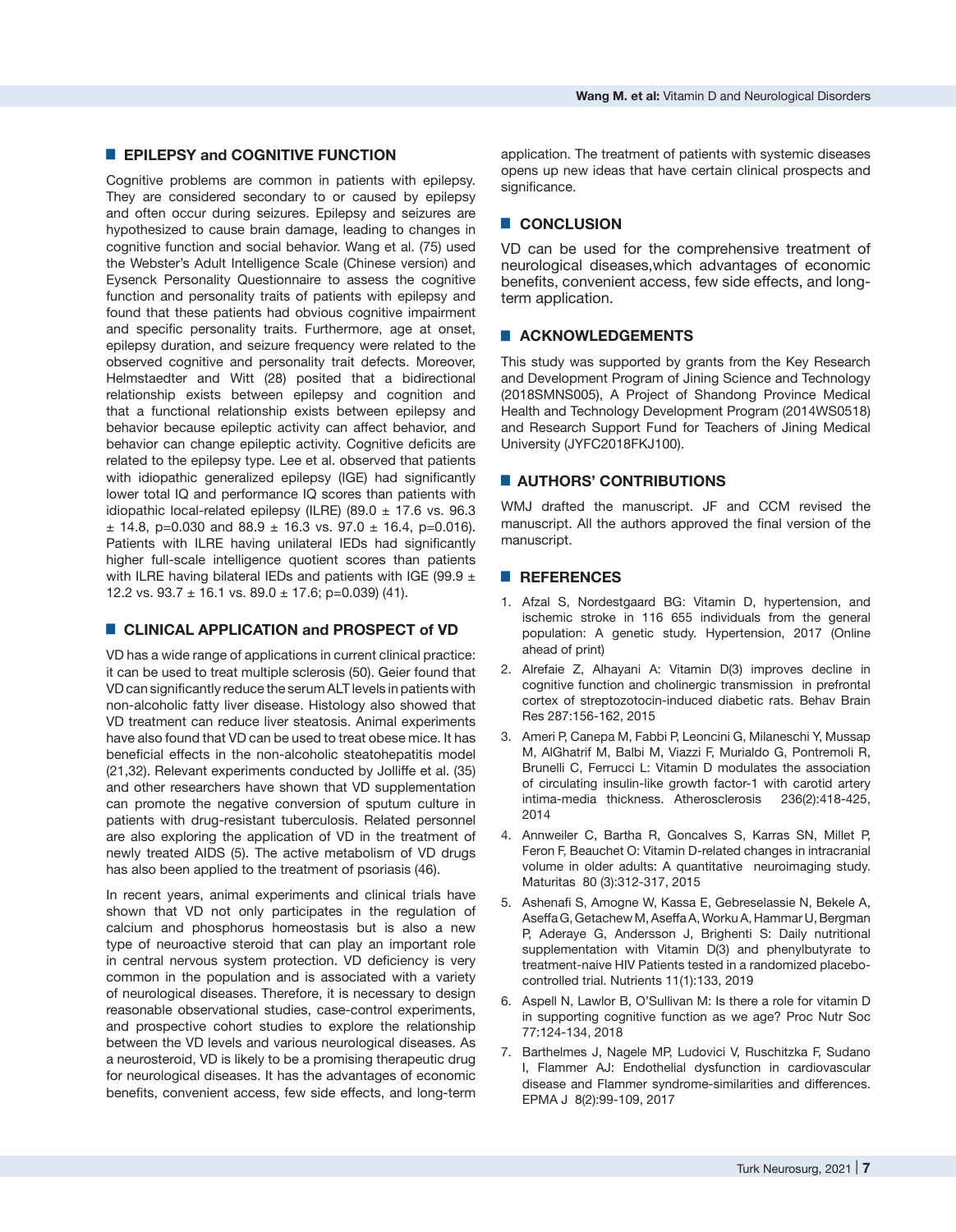- 8. Berghout BP, Fani L, Heshmatollah A, Koudstaal PJ, Ikram MA, Zillikens MC, Ikram MK: Vitamin D status and risk of stroke: The rotterdam study. Stroke 50(9):2293-2298, 2019
- 9. Chen H, Liu Y, Huang G, Zhu J, Feng W, He J: Association between vitamin D status and cognitive impairment in acute ischemic stroke patients: A prospective cohort study. Clin Interv Aging 13:2503-2509, 2018
- 10. Chen HG, Wang M, Jiao AH, Tang GT, Zhu W, Zou P, Li T, Cui GQ, Gong PY: Research on changes in cognitive function, beta-amyloid peptide and neurotrophic factor in stroke patients. Eur Rev Med Pharmacol Sci 22(19):6448-6455, 2019
- 11. Chen RH, Jiang XZ, Jiang Q, Gu Z, Gu PL, Zhou B, Zhu ZH, Xu LY, Zou YF: Correlations between serum levels of 25-hydroxyvitamin D and carotid atherosclerosis in patients with type 2 diabetes in Shanghai. Ann Endocrinol (Paris) 75(4):206-212, 2014
- 12. Delavaran H, Jonsson AC, Lovkvist H, Iwarsson S, Elmstahl S, Norrving B, Lindgren A: Cognitive function in stroke survivors: A 10-year follow-up study. Acta Neurol Scand 136(3):187-194, 2017
- 13. Dura-Trave T, Gallinas-Victoriano F: Dietary pattern among schoolchildren with normal nutritional status in Navarre, Spain. Nutrients 6(4):1475-1487, 2014
- 14. Enkhjargal B, Malaguit J, Ho WM, Jiang W, Wan W, Wang G, Tang J, Zhang JH: Vitamin D attenuates cerebral artery remodeling through VDR/AMPK/eNOS dimer phosphorylation pathway after subarachnoid hemorrhage in rats. J Cereb Blood Flow Metab 39(2):272-284, 2019
- 15. Eyles DW, Smith S, Kinobe R, Hewison M, McGrath JJ: Distribution of the vitamin D receptor and 1 alpha-hydroxylase in human brain. J Chem Neuroanat 29:21-30, 2005
- 16. Falck RS, Best JR, Davis JC, Eng JJ, Middleton LE, Hall PA, Liu-Ambrose T: Sleep and cognitive function in chronic stroke: A comparative cross-sectional study. Sleep 42(5):zsz040, 2019
- 17. Feng C, Tang N, Huang H, Zhang G, Qi X, Shi F: 25-Hydroxy vitamin D level is associated with total MRI burden of cerebral small vessel disease in ischemic stroke patients. Int J Neurosci 129 (1):49-54, 2019
- 18. Fernandez H, Mohammed HT, Patel T: Vitamin D supplementation for bone health in adults with epilepsy: A systematic review. Epilepsia 59(4):885-896, 2018
- 19. Feyissa AM, Hasan TF, Meschia JF: Stroke-related epilepsy. Eur J Neurol 26:13-18, 2019
- 20. Fong CY, Kong AN, Poh BK, Mohamed AR, Khoo TB, Ng RL, Noordin M, Nadarajaw T, Ong LC: Vitamin D deficiency and its risk factors in Malaysian children with epilepsy. Epilepsia 57:1271-1279, 2016
- 21. Geier A, Eichinger M, Stirnimann G, Semela D, Tay F, Seifert B, Tschopp O, Bantel H, Jahn D, Marques ME, Saleh L, Bischoff-Ferrari HA, Mullhaupt B, Dufour JF: Treatment of nonalcoholic steatohepatitis patients with vitamin D: A doubleblinded, randomized, placebo-controlled pilot study. Scand J Gastroenterol 53(9):1114-1120, 2018
- 22. Gepner AD, Ramamurthy R, Krueger DC, Korcarz CE, Binkley N, Stein JH: A prospective randomized controlled trial of the effects of vitamin D supplementation on cardiovascular disease risk. PLoS One 7(5):e36617, 2012
- 23. Grubler MR, Marz W, Pilz S, Grammer TB, Trummer C, Mullner C, Schwetz V, Pandis M, Verheyen N, Tomaschitz A, Fiordelisi A, Laudisio D, Cipolletta E, Iaccarino G: Vitamin-D concentrations, cardiovascular risk and events - a review of epidemiological evidence. Rev Endocr Metab Disord 18(2):259-272, 2017
- 24. Gu Y, Luan X, Ren W, Zhu L, He J: Impact of seasons on stroke-related depression, mediated by vitamin D status. BMC Psychiatry 18(1):359, 2018
- 25. Hajiluian G, Nameni G, Shahabi P, Mesgari-Abbasi M, Sadigh-Eteghad S, Farhangi MA: Vitamin D administration, cognitive function, BBB permeability and neuroinflammatory factors in high-fat diet-induced obese rats. Int J Obes (Lond) 41(4): 639- 644, 2017
- 26. Hassani M, Cooray G, Sveinsson O, Cooray C: Poststroke epilepsy in an ischemic stroke cohort-Incidence and diagnosis. Acta Neurol Scand 141:141-147, 2020
- 27. Heischmann S, Quinn K, Cruickshank-Quinn C, Liang LP, Reisdorph R, Reisdorph N, Patel M: Exploratory metabolomics profiling in the kainic acid rat model reveals depletion of 25-Hydroxyvitamin D3 during epileptogenesis. Sci Rep 6:31424, 2016
- 28. Helmstaedter C, Witt JA: Epilepsy and cognition A bidirectional relationship? Seizure 49:83-89, 2017
- 29. Holló A, Clemens Z, Kamondi A, Lakatos P, Szűcs A: Correction of vitamin D deficiency improves seizure control in epilepsy: A pilot study. Epilepsy Behav 24:131-133, 2012
- 30. Hsu SPC, Yeh CC, Chou YC, Shih CC, Hu CJ, Cherng YG, Chen TL, Liao CC: Stroke risk and outcomes in epilepsy patients: Two retrospective cohort studies based on National Health Insurance in Taiwan. Atherosclerosis 280:147-154, 2019
- 31. Hussein HA, Daker LI, Fouad NA, Elamir A, Mohamed SR: Does Vitamin D deficiency contribute to cognitive dysfunction in patients with systemic lupus erythematosus? Innov Clin Neurosci 15(9-10):25-29, 2018
- 32. Jahn D, Dorbath D, Kircher S, Nier A, Bergheim I, Lenaerts K, Hermanns HM, Geier A: Beneficial effects of vitamin d treatment in an obese mouse model of non-alcoholic steatohepatitis. Nutrients 11(1): 77, 2019
- 33. Jesus P, Godet B, Darthou-Pouchard L, Fayemendy P, Abdallah-Lebeau F, Villeneuve O, Marcon C, Gimenez L, Preux PM, Couratier P, Desport JC: Vitamin D status among patients with drug-resistant and non-drug-resistant epilepsy. Int J Vitam Nutr Res 90(3-4):205-209, 2020
- 34. Jia J, Hu J, Huo X, Miao R, Zhang Y, Ma F: Effects of vitamin D supplementation on cognitive function and blood Abetarelated biomarkers in older adults with Alzheimer's disease: A randomised, double-blind, placebo-controlled trial. J Neurol Neurosurg Psychiatry 90:1347-1352, 2019
- 35. Jolliffe DA, Ganmaa D, Wejse C, Raqib R, Haq MA, Salahuddin N, Daley PK, Ralph AP, Ziegler TR, Martineau AR: Adjunctive vitamin D in tuberculosis treatment: Meta-analysis of individual participant data. Eur Respir J 53(3):1802003, 2019
- 36. Kija E, Gidal BE, Shapson-Coe A, Cader S, van der Watt G, Delport S, Wilmshurst JM: Vitamin D abnormalities and bone turn over analysis in children with epilepsy in the Western Cape of South Africa. Seizure 69:186-192, 2019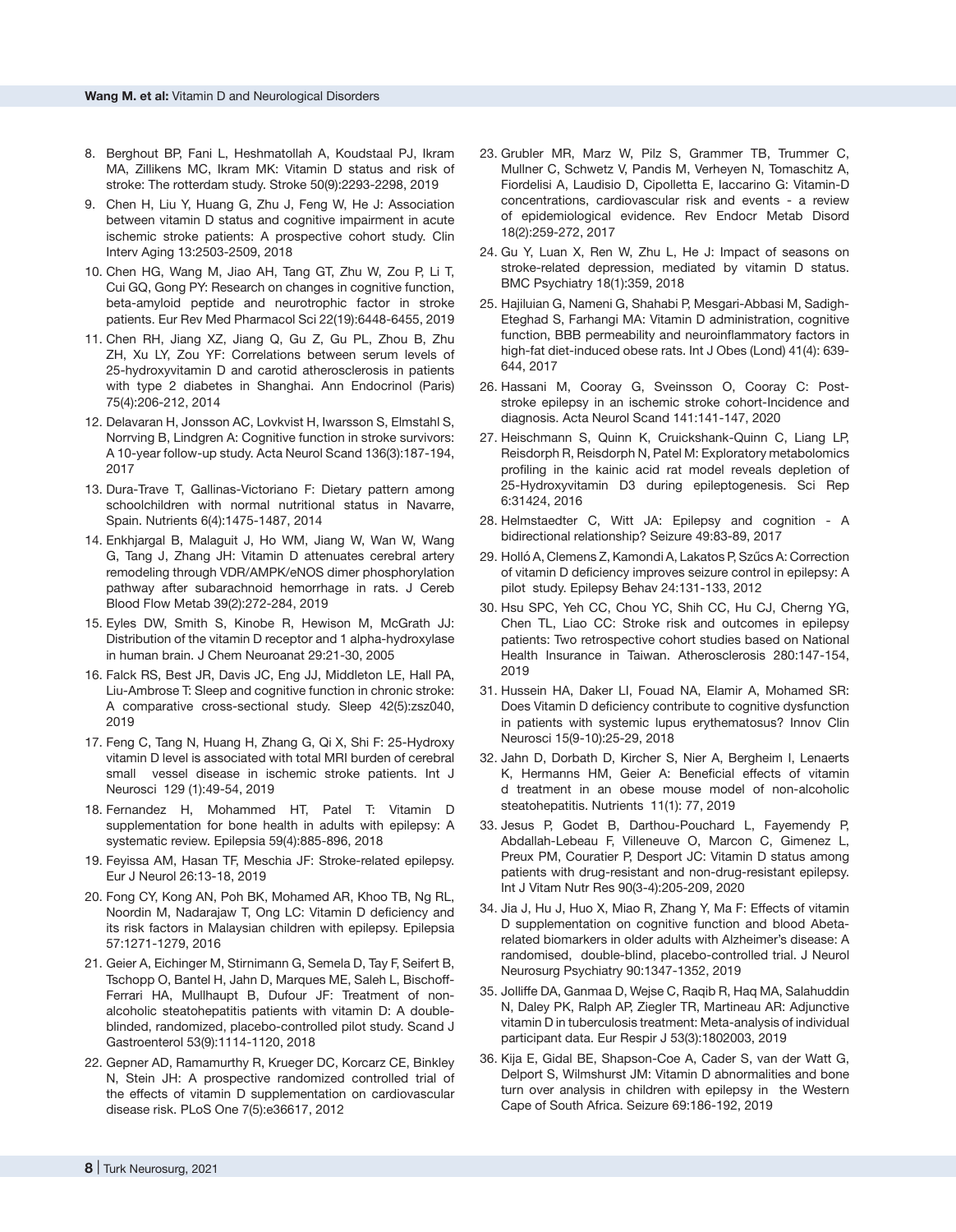- 37. Kim DH, Meza CA, Clarke H, Kim JS, Hickner RC: Vitamin D and endothelial function. Nutrients 12(2):575, 2020
- 38. Kim J, Yim J: Effects of an exercise protocol for improving handgrip strength and walking speed on cognitive function in patients with chronic stroke. Med Sci Monit 23:5402-5409, 2017
- 39. Laughlin GA, Kritz-Silverstein D, Bergstrom J, Reas ET, Jassal SK, Barrett-Connor E, McEvoy LK: Vitamin D insufficiency and cognitive function trajectories in older adults: The rancho bernardo study. J Alzheimers Dis 58(3):871-883, 2017
- 40. Lee DH, Chon J, Kim Y, Seo YK, Park EJ, Won CW, Soh Y: Association between vitamin D deficiency and cognitive function in the elderly Korean population: A Korean frailty and aging cohort study. Medicine (Baltimore) 99:e19293, 2020
- 41. Lee SY, Park JH, Park SJ, Kim Y, Lee KY: Cognitive function and neuropsychological comorbidities in children with newly diagnosed idiopathic epilepsy. J Korean Med Sci 33(3):e17, 2018
- 42. Lee YJ, Park KM, Kim YM, Yeon GM, Nam SO: Longitudinal change of vitamin D status in children with epilepsy on antiepileptic drugs: Prevalence and risk factors. Pediatr Neurol 52(2):153-159, 2015
- 43. Li XH, Hou XY, Chen R: The roles of vitamin B12 and vitamin D in children with intractable epilepsy. Int J Clin Exp Med 8(1): 764-769, 2015
- 44. Livingston-Thomas JM, Jeffers MS, Nguemeni C, Shoichet MS, Morshead CM, Corbett D: Assessing cognitive function following medial prefrontal stroke in the rat. Behav Brain Res 294:102-110, 2015
- 45. Lo CD, Lopez G, Corrao S: Cognitive impairment and stroke in elderly patients. Vasc Health Risk Manag 12:105-116, 2016
- 46. Lourencetti M, Abreu MM: Use of active metabolites of vitamin D orally for the treatment of psoriasis. Rev Assoc Med Bras 64(7):643-648, 2018
- 47. Mahfoz AM, Abdel-Wahab AF, Afify MA, Shahzad N, Ibrahim I, ElSawy NA, Bamagous GA, Al GS: Neuroprotective effects of vitamin D alone or in combination with lamotrigine against lithium-pilocarpine model of status epilepticus in rats. Naunyn Schmiedebergs Arch Pharmacol 390:977-985, 2017
- 48. Markisic M, Pavlovic AM, Pavlovic DM: The impact of homocysteine, Vitamin B12, and Vitamin D levels on functional outcome after first-ever ischaemic stroke. Biomed Res Int 2017:5489057, 2017
- 49. Mayne PE, Burne T: Vitamin D in synaptic plasticity, cognitive function, and neuropsychiatric illness. Trends Neurosci 42(4):293-306, 2019
- 50. McLaughlin L, Clarke L, Khalilidehkordi E, Butzkueven H, Taylor B, Broadley SA: Vitamin D for the treatment of multiple sclerosis: A meta-analysis. J Neurol 265(12): 2893-2905, 2018
- 51. Momosaki R, Abo M, Urashima M: Vitamin D supplementation and post-stroke rehabilitation: A randomized, double-blind, placebo-controlled trial. Nutrients 11(6):1295, 2019
- 52. Moradi H, Sohrabi M, Taheri H, Khodashenas E, Movahedi A: The effects of different combinations of perceptual-motor exercises, music, and vitamin D supplementation on the nerve growth factor in children with high-functioning autism. Complement Ther Clin Pract 31:139-145, 2018
- 53. Muggeo P, Muggeo V, Giordano P, Delvecchio M, Altomare M, Novielli C, Ciccone MM, D'Amato G, Faienza MF, Santoro N: Cardiovascular dysfunction and vitamin D status in childhood acute lymphoblastic leukemia survivors. World J Pediatr 15(5):465-470, 2019
- 54. Nagel G, Herbolsheimer F, Riepe M, Nikolaus T, Denkinger MD, Peter R, Weinmayr G, Rothenbacher D, Koenig W, Ludolph AC, von Arnim CA: Serum Vitamin D concentrations and cognitive function in a population-based study among older adults in South Germany. J Alzheimers Dis 45(4):1119- 1126, 2015
- 55. Narasimhan S, Balasubramanian P: Role of Vitamin D in the outcome of ischemic stroke- a randomized controlled trial. J Clin Diagn Res 11(2):CC06-CC10, 2017
- 56. Nie Z, Ji XC, Wang J, Zhang HX: Serum levels of 25-hydroxyvitamin D predicts infarct volume and mortality in ischemic stroke patients. J Neuroimmunol 313:41-45, 2017
- 57. Pamuk N, Akkan T, Dagdeviren M, Koca AO, Beyan E, Ertugrul DT, Altay M: Central and peripheral blood pressures and arterial stiffness increase in hypoparathyroidism. Arch Endocrinol Metab 64(4):374-382, 2020
- 58. Pettersen JA: Does high dose vitamin D supplementation enhance cognition?: A randomized trial in healthy adults. Exp Gerontol 90:90-97, 2017
- 59. Qian X, Zhu M, Qian W, Song J: Vitamin D attenuates myocardial ischemia-reperfusion injury by inhibiting inflammation via suppressing the RhoA/ROCK/NF-kB pathway. Biotechnol Appl Biochem 66(2):850-857, 2019
- 60. Qiu M, Wen HX, Huang XL, Yi LF, Cao XX, Wang WJ: Effect of vitamin D deficiency on cardiac autonomic nerve function in obese pre-school children. Zhongguo Dang Dai Er Ke Za Zhi 20(9):753-757, 2018
- 61. Rajan KB, Schneider JA, Aggarwal NT, Wilson RS, Everson-Rose SA, Evans DA: Racial differences in cognitive function and risk of incident stroke. J Stroke Cerebrovasc Dis 24(12): 2854-2859, 2015
- 62. Rodriguez LF, Alet M, Ameriso SF: Post-stroke epilepsy. Medicina (B Aires) 78:86-90, 2018
- 63. Sacmaci H, Tanik N, Balbaloglu O, Akturk T, Inan LE: Electrophysiological evaluation of carpal tunnel syndrome female patients after vitamin D replacement. Arq Neuropsiquiatr 78(4):224-229, 2020
- 64. Safer U, Safer VB, Demir SO, Yanikoglu I: Effects of bisphosphonates and calcium plus Vitamin-D supplements on cognitive function in postmenopausal osteoporosis section sign. Endocr Metab Immune Disord Drug Targets 16(1):56-60, 2016
- 65. Sayeed I, Turan N, Stein DG, Wali B: Vitamin D deficiency increases blood-brain barrier dysfunction after ischemic stroke in male rats. Exp Neurol 312:63-71, 2019
- 66. Schneider MA: The importance of educating patients with stroke about Vitamin D. J Neurosci Nurs 49(6):387-389, 2017
- 67. Seyedi M, Gholami F, Samadi M, Djalali M, Effatpanah M, Yekaninejad MS, Hashemi R, Abdolahi M, Chamari M, Honarvar NM: The effect of Vitamin D3 supplementation on serum BDNF, dopamine, and serotonin in children with attention-deficit/hyperactivity disorder. CNS Neurol Disord Drug Targets 18(6):496-501, 2019